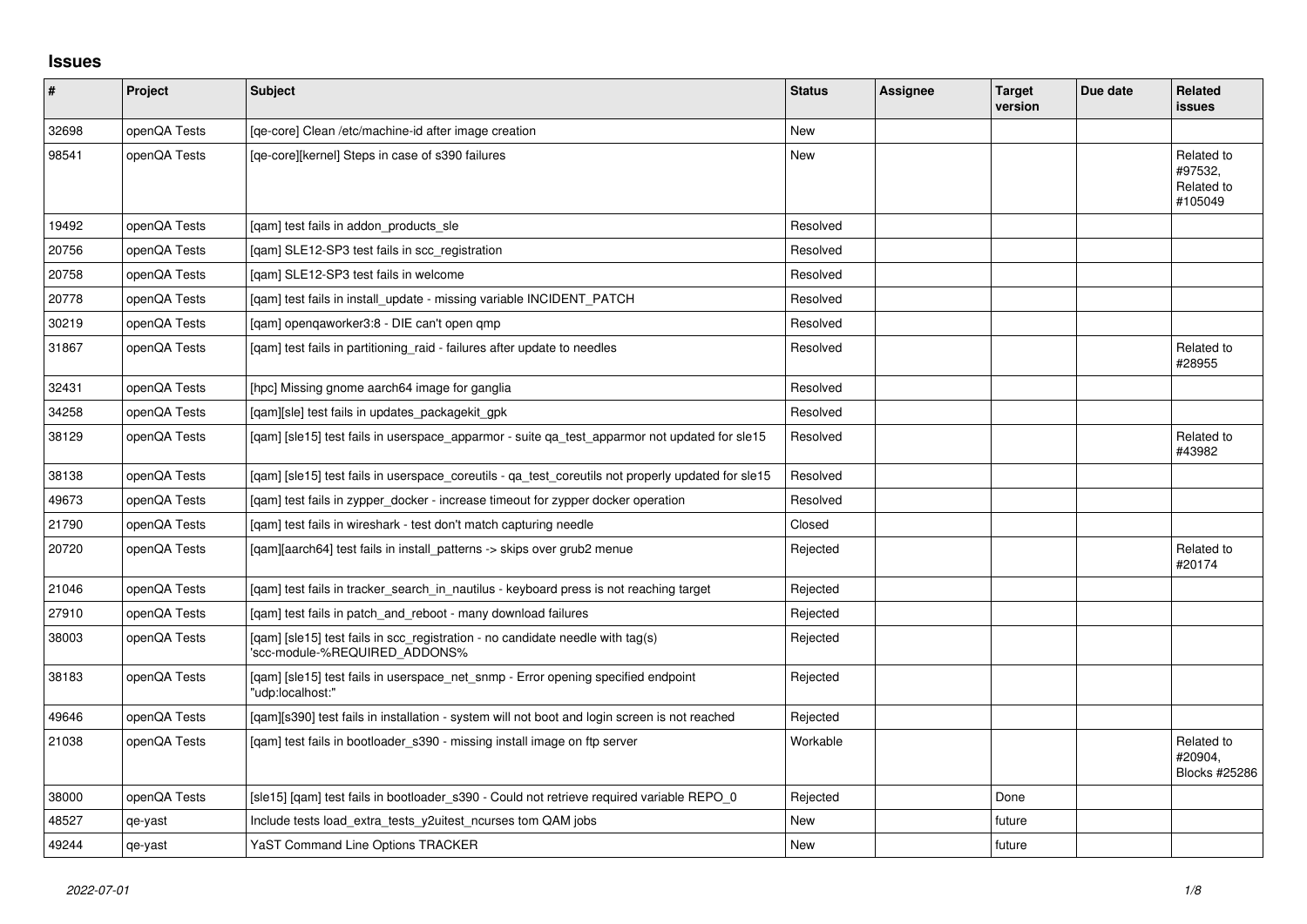| $\sharp$ | Project        | <b>Subject</b>                                                                             | <b>Status</b> | Assignee   | <b>Target</b><br>version | Due date | Related<br>issues                                                         |
|----------|----------------|--------------------------------------------------------------------------------------------|---------------|------------|--------------------------|----------|---------------------------------------------------------------------------|
| 49256    | qe-yast        | Regression test yast audit-laf                                                             | New           |            | future                   |          |                                                                           |
| 49259    | qe-yast        | Regression test yast dhcp-server                                                           | New           |            | future                   |          |                                                                           |
| 49280    | qe-yast        | Regression test yast kdump                                                                 | New           |            | future                   |          |                                                                           |
| 49289    | qe-yast        | Regression test yast mail                                                                  | New           |            | future                   |          |                                                                           |
| 49304    | qe-yast        | Regression test yast nis                                                                   | New           |            | future                   |          |                                                                           |
| 49310    | qe-yast        | Regression test yast proxy                                                                 | New           |            | future                   |          |                                                                           |
| 66203    | openQA Tests   | [kernel][ltp] test fails in ioctl_loop05 - LOOP_SET_DIRECT_IO succeeded unexpectedly       | Resolved      |            | QE Kernel<br>Done        |          |                                                                           |
| 91076    | openQA Tests   | Test fails in install_ltp - 32bit version dependency on libmnl                             | Resolved      |            | QE Kernel<br>Done        |          |                                                                           |
| 65001    | openQA Tests   | SUT will stay in shutdown after reboot command on s390 svirt backend                       | Rejected      |            | QE Kernel<br>Done        |          | Is duplicate of<br>#62240                                                 |
| 66007    | openQA Tests   | [kernel] Add ASSET 1 variable back for PowerVM and baremetal jobs                          | Rejected      |            | QE Kernel<br>Done        |          | Related to<br>#65627                                                      |
| 67315    | openQA Tests   | [kernel][blktests] test fails in boot_to_desktop - YAML schedule not ready for s390x       | Rejected      |            | QE Kernel<br>Done        |          |                                                                           |
| 96158    | openQA Tests   | Remove RT product installation workaround                                                  | New           |            | QE Kernel<br>Todo        |          |                                                                           |
| 28297    | openQA Tests   | [qam] test fails in firefox_developertool - missed click                                   | Resolved      | bfilho     |                          |          | Related to<br>#33781                                                      |
| 38192    | openQA Tests   | [qam] [sle] test fails in firefox_flashplayer - tracking protection information is present | Rejected      | bfilho     |                          |          |                                                                           |
| 57266    | openQA Project | Forbid test suite name changes if used in job groups                                       | Resolved      | cdywan     | Done                     |          |                                                                           |
| 28288    | openQA Tests   | [qam] test fails in firefox_headers - missed keys on input                                 | Resolved      | coolo      |                          |          |                                                                           |
| 20760    | openQA Tests   | [qam] SLE12-SP3 test fails in add_update_test_repo                                         | Resolved      | dasantiago |                          |          |                                                                           |
| 30388    | openQA Project | [qam] openqaworker10:4 - worker fail all tests - qemu instances are left behind            | Resolved      | dasantiago | Done                     |          | Related to<br>#30595.<br>Related to<br>#30700, Has<br>duplicate<br>#31126 |
| 43244    | openQA Tests   | [sle][functional][u] test fails in ntp_client - new test fails on sle15                    | Rejected      | dheidler   | Milestone 20             |          | Related to<br>#43052                                                      |
| 46109    | openQA Tests   | [gam] test fails in addon products via SCC yast2                                           | Resolved      | dheidler   |                          |          | Related to<br>#44252                                                      |
| 67108    | openQA Tests   | [qam] test fails in install - incorrect job configuration XFSTESTS_REPO                    | Resolved      | dzedro     |                          |          |                                                                           |
| 28291    | openQA Tests   | [qam] test fails in firefox_passwd - incorrectly typed password                            | Resolved      | emiura     |                          |          |                                                                           |
| 89966    | openQA Tests   | [qe-core] Test kernel_multipath tries to install fixed version of mdadm                    | Resolved      | geor       | QE-Core:<br>Ready        |          |                                                                           |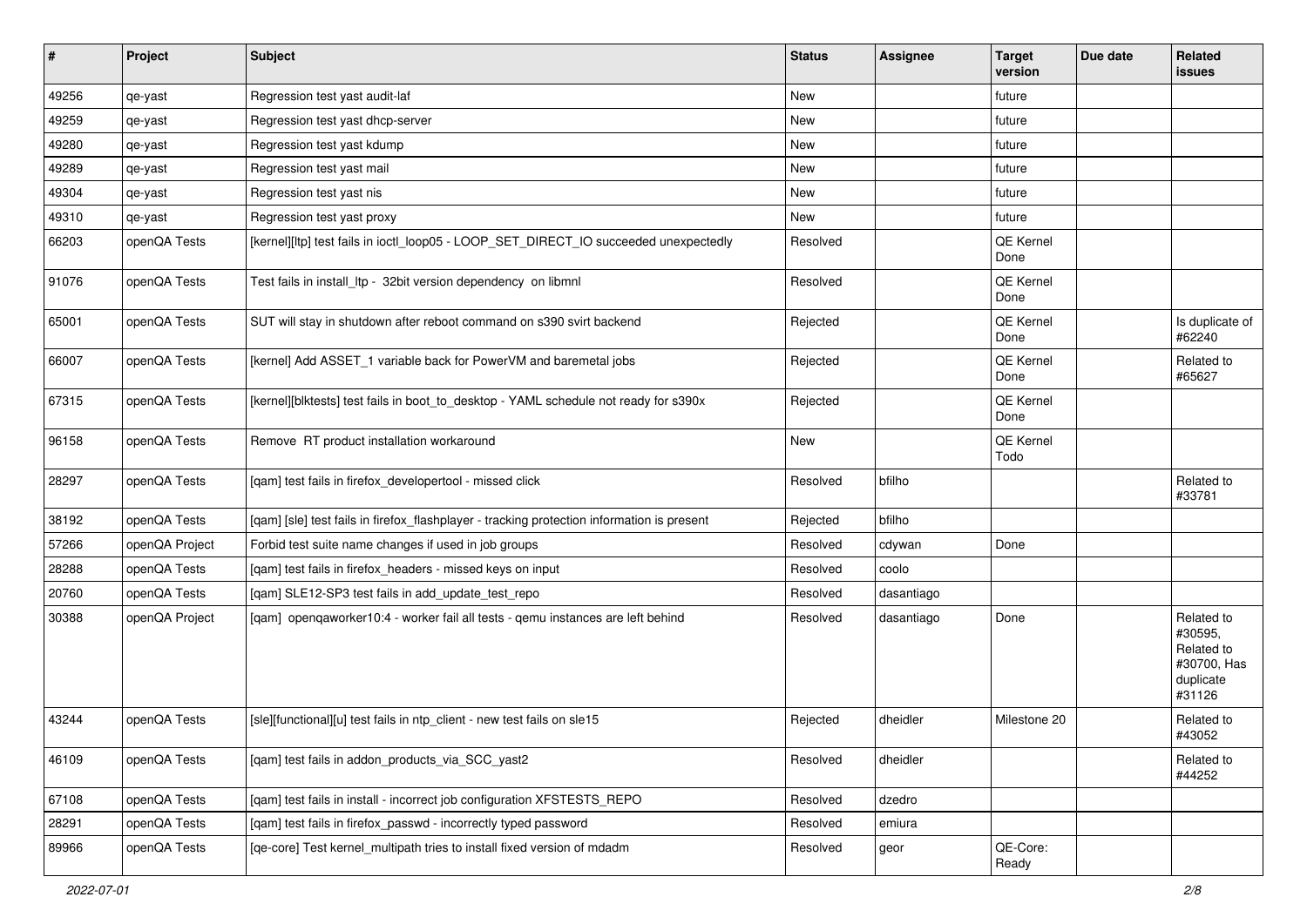| $\vert$ # | Project        | <b>Subject</b>                                                                                            | <b>Status</b> | <b>Assignee</b> | <b>Target</b><br>version | Due date   | <b>Related</b><br><b>issues</b>                     |
|-----------|----------------|-----------------------------------------------------------------------------------------------------------|---------------|-----------------|--------------------------|------------|-----------------------------------------------------|
| 48362     | openQA Tests   | [qam] test fails in supportutils - remove pam check                                                       | Resolved      | hurhaj          |                          |            |                                                     |
| 49418     | openQA Tests   | [qe-asg][qem] test fails in cluster_md                                                                    | Resolved      | jadamek         |                          |            |                                                     |
| 49268     | qe-yast        | Regression test yast firewall                                                                             | Rejected      | JERiveraMoya    | future                   |            |                                                     |
| 49295     | qe-yast        | [qam][newt][yast2-nfs-client] Regression test yast nfs                                                    | Resolved      | jgwang          |                          |            |                                                     |
| 49313     | qe-yast        | [qam][newt][yast2-rdp] Regression test yast rdp                                                           | Resolved      | jgwang          |                          |            |                                                     |
| 49253     | qe-yast        | [qam] Regression test for yast add-on command line option                                                 | Rejected      | jgwang          |                          |            |                                                     |
| 38180     | openQA Tests   | [gam] [sle15] test fails in userspace systemd - update test suite for sle15                               | Rejected      | itzhao          |                          |            |                                                     |
| 48467     | openQA Tests   | [qam][sle] test fails in zypper_lifecycle_toolchain - increase timeout for installation                   | Resolved      | martinsmac      |                          | 2019-03-16 | Is duplicate of<br>#47228                           |
| 65627     | openQA Project | [kernel] Job fails to download LTP asset file                                                             | Resolved      | <b>MDoucha</b>  | QE Kernel<br>Done        |            | Related to<br>#66007                                |
| 65067     | openQA Tests   | [kernel] test fails in clone301                                                                           | Resolved      | metan           | QE Kernel<br>Done        |            |                                                     |
| 20904     | openQA Tests   | [qam] - test fails in bootloader_s390 - ftp is missing install medium                                     | Resolved      | mgriessmeier    |                          |            | Related to<br>#21038                                |
| 34255     | openQA Tests   | [sle] test fails in kdump_and_crash - fail related to ruby2.1-rubygem-nokogiri                            | Resolved      | mgriessmeier    |                          |            | Related to<br>#34777                                |
| 49265     | qe-yast        | [gam][maint][yast2-storage][yast2-storage-ng] Regression test yast disk                                   | Resolved      | mgrifalconi     |                          |            |                                                     |
| 49286     | qe-yast        | [gam][newt][yast2-lang] Regression test yast language                                                     | Resolved      | mgrifalconi     |                          |            |                                                     |
| 19486     | openQA Tests   | [qam][sle][functional][s390] test fails in install_update -> consoletest_setup types password to<br>early | Resolved      | okurz           |                          |            | Has duplicate<br>#19530, Has<br>duplicate<br>#19584 |
| 30033     | openQA Tests   | [qam] test fails in libreoffice_mainmenu_components - ttyS0 permission denied                             | Resolved      | okurz           |                          |            | Related to<br>#29940                                |
| 38066     | openQA Tests   | [gam] [sle] [functional] test fails in application starts on login - failure after check screen<br>change | Resolved      | okurz           |                          |            |                                                     |
| 38069     | openQA Tests   | [gam] [sle] [functional] test fails in pidgin IRC - failure after check screen change                     | Resolved      | okurz           |                          |            |                                                     |
| 89990     | openQA Tests   | Error on tests/kernel/run ltp.pm: Can't locate sle/tests/kernel/run ltp.pm                                | Resolved      | okurz           | Ready                    |            | Related to<br>#67723                                |
| 20804     | openQA Tests   | [gam] SLE12-SP3 test fails in system role - incorrect content of variable MAINT TEST REPO                 | Resolved      | osukup          |                          |            |                                                     |
| 31699     | openQA Tests   | [qam] test fails in scc_registration - failing since scc_addons update                                    | Resolved      | osukup          |                          |            |                                                     |
| 37928     | openQA Tests   | [QAM] [SLE 15] Migrate Itp tests in Updates to new runner                                                 | Resolved      | osukup          |                          |            |                                                     |
| 34693     | openQA Tests   | [qam] test fails in install_update - missing INCIDENT_PATCH                                               | Rejected      | osukup          |                          |            |                                                     |
| 20696     | openQA Tests   | [gam] Make evolution prepare servers compatibile with openSUSE                                            | Resolved      | pcervinka       |                          |            | Related to<br>#19320                                |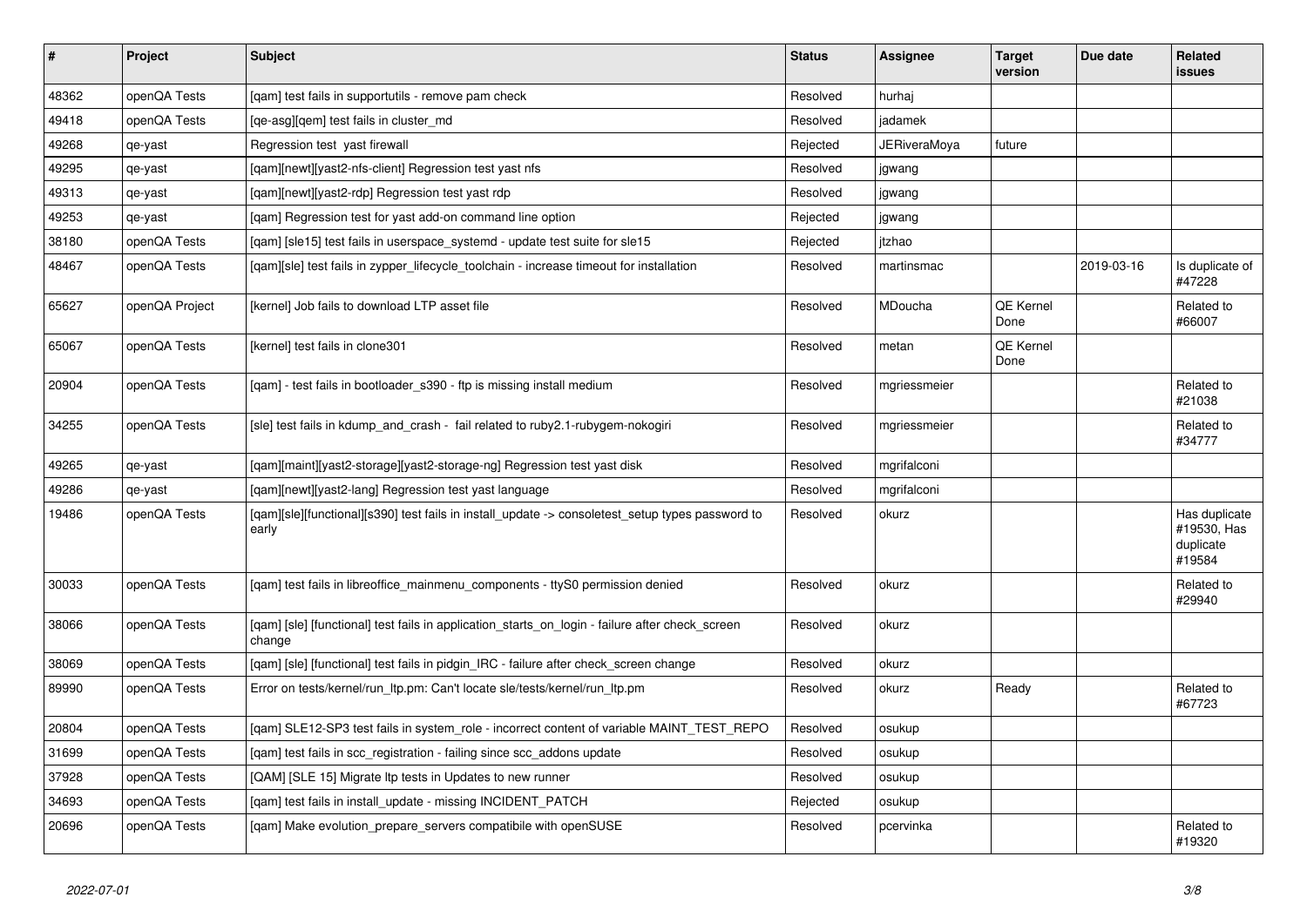| $\vert$ # | Project        | <b>Subject</b>                                                                                           | <b>Status</b> | Assignee  | <b>Target</b><br>version | Due date | <b>Related</b><br>issues |
|-----------|----------------|----------------------------------------------------------------------------------------------------------|---------------|-----------|--------------------------|----------|--------------------------|
| 48524     | openQA Tests   | [qam][ha] Test fails during iscsi client setup - host: command not found                                 | Resolved      | pcervinka |                          |          | Has duplicate<br>#48302  |
| 20716     | openQA Tests   | [qam] test fails in zypper_info triggered on incidents -> needs adaption of pattern match                | Resolved      | pcervinka |                          |          |                          |
| 20782     | openQA Tests   | [qam] test fails in install_patterns - mariadb test tries to install devel packages                      | Resolved      | pcervinka |                          |          |                          |
| 21048     | openQA Tests   | [gam] test fails in tracker search in nautilus - keyboard press is not reaching target                   | Resolved      | pcervinka |                          |          | Related to<br>#5830      |
| 25926     | openQA Tests   | [gam] test fails in sle2docker                                                                           | Resolved      | pcervinka |                          |          |                          |
| 27205     | openQA Tests   | [qam] test fails in setup - failing needles in iscsi support server                                      | Resolved      | pcervinka |                          |          |                          |
| 27244     | openQA Tests   | [qam] test fails in select_patterns_and_packages - ha pattern is unselected                              | Resolved      | pcervinka |                          |          |                          |
| 27618     | openQA Tests   | [qam] test fails in firefox_java - remote side changed appearance                                        | Resolved      | pcervinka |                          |          |                          |
| 27901     | openQA Tests   | [qam] test fails in evolution_smoke - imap aol not responding                                            | Resolved      | pcervinka |                          |          |                          |
| 28528     | openQA Tests   | [qam] test fails in groupwise - package is missing in ibs                                                | Resolved      | pcervinka |                          |          |                          |
| 30039     | openQA Tests   | [qam] test fails in zypper_lr_validate - use version_utils instead of utils                              | Resolved      | pcervinka |                          |          |                          |
| 30127     | openQA Tests   | [qam] test fails in application_starts_on_login - dynamic space in needle                                | Resolved      | pcervinka |                          |          |                          |
| 30814     | openQA Tests   | [qam] test fails in yast2_ntpclient - log window is not closed                                           | Resolved      | pcervinka |                          |          |                          |
| 31180     | openQA Tests   | [qam] test fails in kernel_kexec - migration to systemctl broke the test                                 | Resolved      | pcervinka |                          |          |                          |
| 31309     | openQA Tests   | [qam] test fails in libreoffice_mainmenu_components - needles should be updated                          | Resolved      | pcervinka |                          |          |                          |
| 31315     | openQA Tests   | [gam] test fails in wireshark - rm command is not fully typed after alt-f4                               | Resolved      | pcervinka |                          |          |                          |
| 31810     | openQA Tests   | [gam] test fails in docker - disable docker tests on sle12-sp1                                           | Resolved      | pcervinka |                          |          |                          |
| 32716     | openQA Tests   | [qa]test fails in shutdown                                                                               | Resolved      | pcervinka |                          |          |                          |
| 33469     | openQA Tests   | [qam] test fails in dstat - clean/update needles for dstat-fileoutput                                    | Resolved      | pcervinka |                          |          | Related to<br>#32719     |
| 33643     | openQA Tests   | [qam][ha] test fails in ha_cluster_init - scp failure                                                    | Resolved      | pcervinka |                          |          |                          |
| 37093     | openQA Tests   | [qam] test fails in evolution_mail_imap - remove workaround for bsc#1049387                              | Resolved      | pcervinka |                          |          |                          |
| 41030     | openQA Tests   | [qam] test fails in updates_packagekit_kde - zypper update requires additional install step              | Resolved      | pcervinka |                          |          | Related to<br>#41396     |
| 48155     | openQA Project | [qam][tools][kernel] Duplicate bootindex with multiple paths                                             | Resolved      | pcervinka |                          |          |                          |
| 49121     | openQA Tests   | [qam][kernel][multipath][aarch64] Qemu fails setup multipath on qemu_aarch64                             | Resolved      | pcervinka |                          |          |                          |
| 49217     | openQA Tests   | [qam][kernel][aarch64][sle] kdump is not scheduled for aarch64                                           | Resolved      | pcervinka |                          |          |                          |
| 50045     | openQA Tests   | [qam][blue][sle] - Fix type_password to accept parameters and pass them to the inner call<br>type_string | Resolved      | pcervinka |                          |          | Related to<br>#49655     |
| 50309     | openQA Tests   | [qam][blue][leap][opensuse] Update online_repos behavior to activate online repositories                 | Resolved      | pcervinka |                          |          | Blocks #39449            |
| 50387     | openQA Tests   | [qam][blue] - test fails in updates_packagekit_kde                                                       | Resolved      | pcervinka |                          |          |                          |
| 50459     | openQA Tests   | [qam][blue][leap] test fails in updates_packagekit_gpk - fail after update                               | Resolved      | pcervinka |                          |          |                          |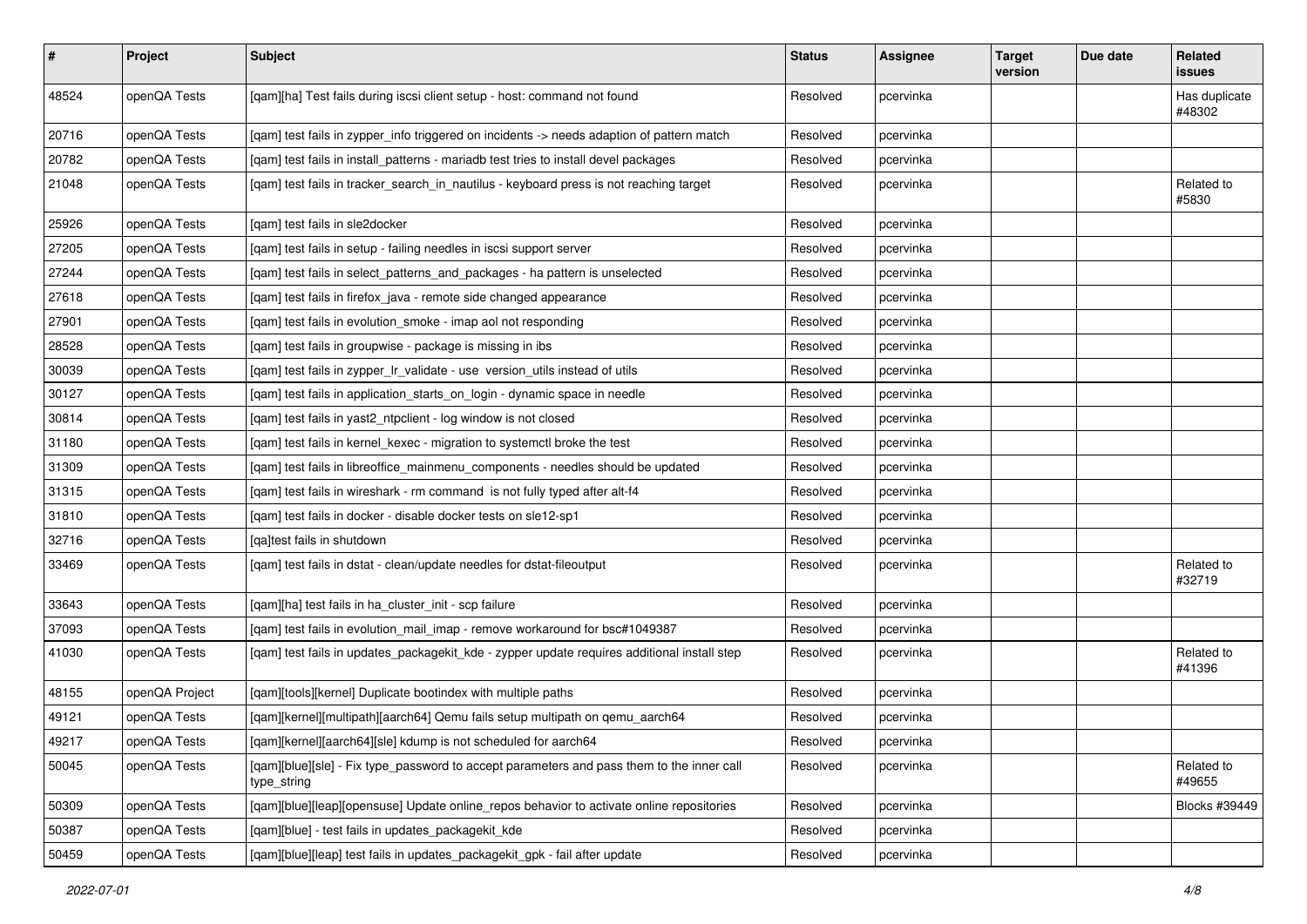| $\vert$ # | Project        | <b>Subject</b>                                                                                                     | <b>Status</b> | <b>Assignee</b> | <b>Target</b><br>version | Due date | <b>Related</b><br><b>issues</b>                                        |
|-----------|----------------|--------------------------------------------------------------------------------------------------------------------|---------------|-----------------|--------------------------|----------|------------------------------------------------------------------------|
| 30514     | openQA Tests   | [qam] test fails in java - increase timeout for installation                                                       | Closed        | pcervinka       |                          |          |                                                                        |
| 20790     | openQA Tests   | [qam] SLE12-SP3 test fails in 1__unknown_ - slenkins-tests-openvpn-control                                         | Rejected      | pcervinka       |                          |          | Related to<br>#20002                                                   |
| 21774     | openQA Tests   | [qam] test fails in evolution_mail_imap - test hangs on querying authentication types                              | Rejected      | pcervinka       |                          |          | Related to<br>#21814,<br>Related to<br>#29357,<br>Related to<br>#29360 |
| 26830     | openQA Tests   | [qam] test fails in sle2docker - sles docker image has new name                                                    | Rejected      | pcervinka       |                          |          |                                                                        |
| 32896     | openQA Tests   | [sle] test fails in pdsh slave                                                                                     | Rejected      | pcervinka       |                          |          |                                                                        |
| 33451     | openQA Tests   | [qam] test fails in dstat - package not available on SP1                                                           | Rejected      | pcervinka       |                          |          |                                                                        |
| 37438     | openQA Tests   | [qam] test fails in kernel_ltp_fs - issue in qa_testsuite                                                          | Rejected      | pcervinka       |                          |          |                                                                        |
| 41396     | openQA Tests   | [gam] Revise updates packagekit kde                                                                                | Rejected      | pcervinka       |                          |          | Related to<br>#41030,<br>Related to<br>#36138                          |
| 48308     | openQA Tests   | [qam][kernel] test fails in kernel_multipath - missing python2 module                                              | Rejected      | pcervinka       |                          |          |                                                                        |
| 48530     | openQA Tests   | [qam] Test fails in update_install for networkmager update on ppc64le and s390                                     | Rejected      | pcervinka       |                          |          |                                                                        |
| 49628     | openQA Tests   | [gam] test fails in setup online repos - missing configure online repositories                                     | Rejected      | pcervinka       |                          |          | Related to<br>#39449                                                   |
| 37925     | openQA Tests   | [QAM] [SLE 15] Make SLE-HPC product installation compatible with QAM update flow                                   | Resolved      | pcervinka       | Done                     |          |                                                                        |
| 38135     | openQA Tests   | [qam] [sle15] test fails in userspace_bind - qa_test_bind is not updated for SLE15                                 | Resolved      | pcervinka       | Done                     |          |                                                                        |
| 39536     | openQA Tests   | [qam] test fails in patch_and_reboot - add missing variables for qam test issues                                   | Resolved      | pcervinka       | Done                     |          |                                                                        |
| 39887     | openQA Tests   | [kernel] [sle] [network] test fails in before test - network failure                                               | Resolved      | pcervinka       | Done                     |          |                                                                        |
| 40181     | openQA Tests   | [network] test fails in before test - wicked basic test fails on 15SP1                                             | Resolved      | pcervinka       | Done                     |          |                                                                        |
| 40547     | openQA Tests   | [qam][opensuse] test fails in updates_packagekit_kde - job timeout                                                 | Resolved      | pcervinka       | Done                     |          |                                                                        |
| 38015     | openQA Project | [gam] [sle15] Missing SLE5 iso                                                                                     | Rejected      | pcervinka       | Done                     |          |                                                                        |
| 38261     | openQA Tests   | [qam] test fails in keymap_or_locale - tested text not written in console                                          | Rejected      | pcervinka       | Done                     |          |                                                                        |
| 76933     | openQA Tests   | [opensuse] Add clojure test to Tumbleweed                                                                          | <b>New</b>    | pcervinka       | QE Kernel<br>Current     |          |                                                                        |
| 51365     | openQA Tests   | [research] Named pipe /dev/sshserial missing lines on first use                                                    | Resolved      | pcervinka       | QE Kernel<br>Done        |          |                                                                        |
| 52409     | openQA Tests   | [sle][kernel][textmode][ppc] test fails in system role - installation fail during system role selection   Resolved |               | pcervinka       | QE Kernel<br>Done        |          |                                                                        |
| 56615     | openQA Tests   | [kernel] test fails in tuned - error message for perf_bias failure is different on SLE15-SP1                       | Resolved      | pcervinka       | QE Kernel<br>Done        |          |                                                                        |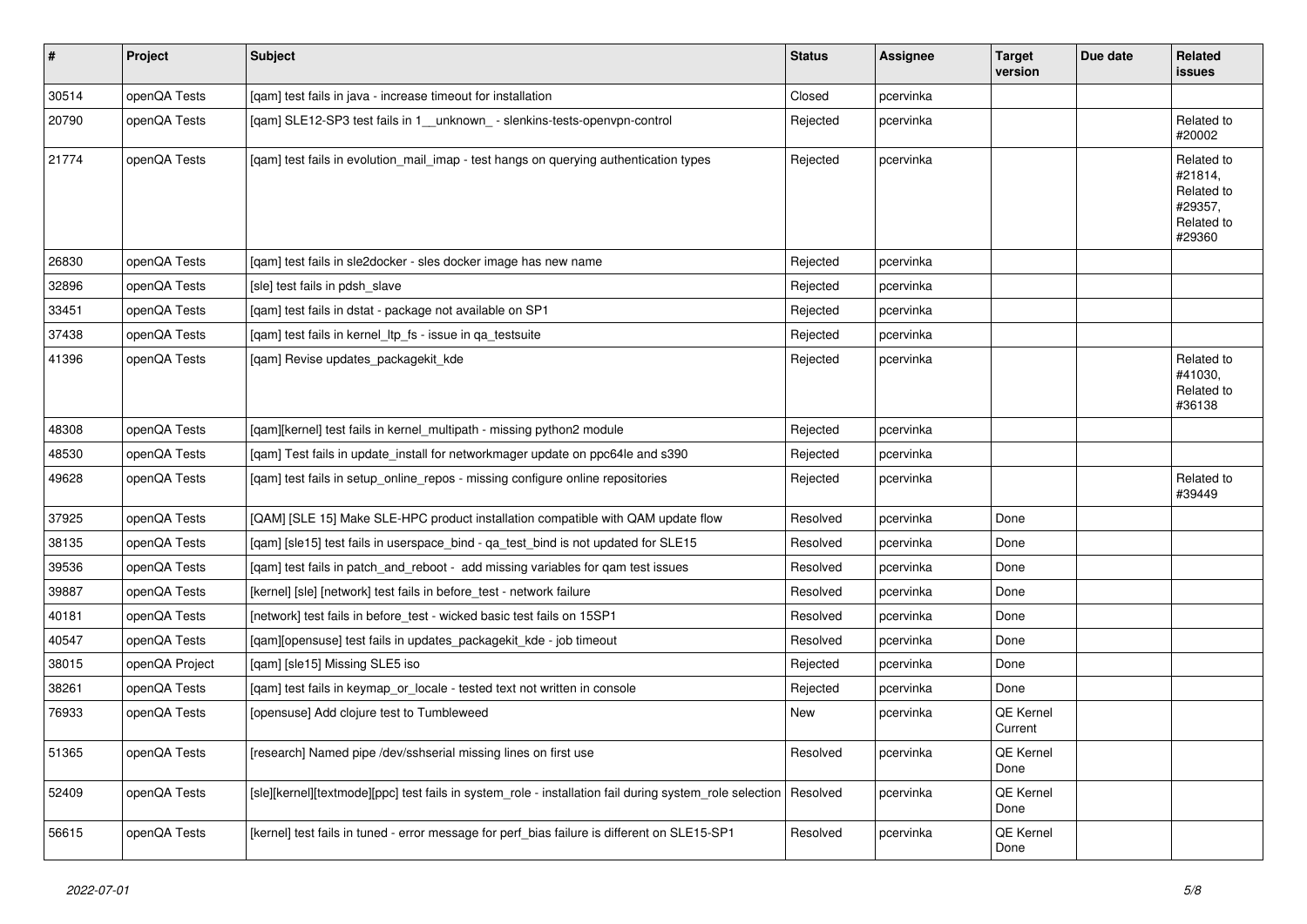| #     | Project      | Subject                                                                                                        | <b>Status</b> | <b>Assignee</b> | <b>Target</b><br>version | Due date | Related<br><b>issues</b>                                                                           |
|-------|--------------|----------------------------------------------------------------------------------------------------------------|---------------|-----------------|--------------------------|----------|----------------------------------------------------------------------------------------------------|
| 57224 | openQA Tests | [kernel] - test fails in kdump and crash - pasword is not entered before grub                                  | Resolved      | pcervinka       | QE Kernel<br>Done        |          |                                                                                                    |
| 57329 | openQA Tests | [kernel][functional] PowerVM console is not active all the time                                                | Resolved      | pcervinka       | QE Kernel<br>Done        |          | Related to<br>#54617,<br>Related to<br>#58220,<br>Related to<br>#14626, Has<br>duplicate<br>#62819 |
| 58871 | openQA Tests | [spvm][kernel][functional] Shutdown check not implemented for spvm backend                                     | Resolved      | pcervinka       | <b>QE Kernel</b><br>Done |          |                                                                                                    |
| 59226 | openQA Tests | [kernel]ltp][spvm][sporadic] test fails in boot_ltp - cat /tmp/ver_linux_before.txt timeout                    | Resolved      | pcervinka       | QE Kernel<br>Done        |          | Related to<br>#59190                                                                               |
| 59843 | openQA Tests | [spvm][kernel][openqa] test fails in coredump_collect - multiple select_console fails                          | Resolved      | pcervinka       | <b>QE Kernel</b><br>Done |          | Related to<br>#60497                                                                               |
| 59954 | openQA Tests | [kernel][spvm] test fails in ga test klp - git should be git-core                                              | Resolved      | pcervinka       | QE Kernel<br>Done        |          |                                                                                                    |
| 60083 | openQA Tests | [kernel][functional] - test fails in boot_to_desktop - password is not entered                                 | Resolved      | pcervinka       | QE Kernel<br>Done        |          |                                                                                                    |
| 60182 | openQA Tests | [kernel][spvm] test fails in lvm no separate home - update needles                                             | Resolved      | pcervinka       | QE Kernel<br>Done        |          |                                                                                                    |
| 60326 | openQA Tests | [kernel] test fails in multipath - update schedule                                                             | Resolved      | pcervinka       | <b>QE Kernel</b><br>Done |          |                                                                                                    |
| 60746 | openQA Tests | [kernel] test fails in boot to desktop - increase timeout after password                                       | Resolved      | pcervinka       | QE Kernel<br>Done        |          |                                                                                                    |
| 60818 | openQA Tests | [kernel] test fails in kdump and crash - password prompt is not catched                                        | Resolved      | pcervinka       | QE Kernel<br>Done        |          |                                                                                                    |
| 63610 | openQA Tests | [kernel][ltp][spvm] - test fails in pkey01 on spvm                                                             | Resolved      | pcervinka       | QE Kernel<br>Done        |          | Related to<br>#63943                                                                               |
| 63943 | openQA Tests | [kernel][ltp] test fails in pkey01 - Setup hugepages before test execution                                     | Resolved      | pcervinka       | <b>QE Kernel</b><br>Done |          | Related to<br>#63610                                                                               |
| 64030 | openQA Tests | [kernel][ltp]spvm] test fails in boot_ltp - Not finished boot                                                  | Resolved      | pcervinka       | QE Kernel<br>Done        |          |                                                                                                    |
| 66188 | openQA Tests | [kernel] test fails in boot_ltp - increase timeout                                                             | Resolved      | pcervinka       | <b>QE Kernel</b><br>Done |          |                                                                                                    |
| 73099 | openQA Tests | [kernel][powervm] Test fails in install klp product - console is not switched                                  | Resolved      | pcervinka       | <b>QE Kernel</b><br>Done |          |                                                                                                    |
| 53165 | openQA Tests | [kernel][installation][lvm] test fails in lvm_no_separate_home - update lvm installation part for<br>sle12-sp5 | Closed        | pcervinka       | QE Kernel<br>Done        |          |                                                                                                    |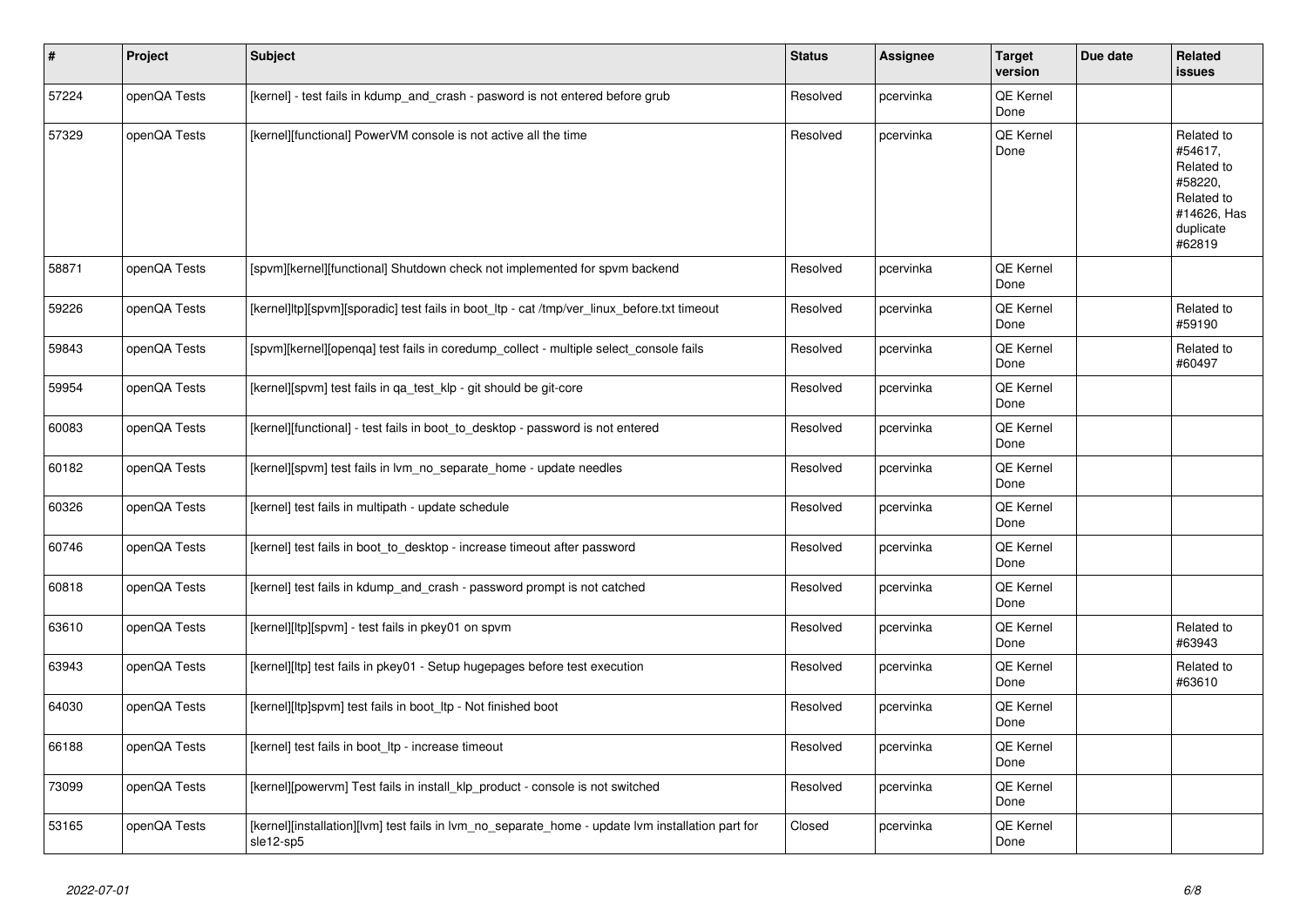| $\vert$ # | Project      | Subject                                                                                         | <b>Status</b> | <b>Assignee</b> | <b>Target</b><br>version | Due date   | Related<br>issues    |
|-----------|--------------|-------------------------------------------------------------------------------------------------|---------------|-----------------|--------------------------|------------|----------------------|
| 53294     | openQA Tests | [kernel][ltp] test fails in boot_ltp - incorrect kernel name provided                           | Closed        | pcervinka       | QE Kernel<br>Done        |            | Related to<br>#51743 |
| 54275     | openQA Tests | [kernel]kotd][ltp][s390x] test fails in install_ltp - failure after install_kotd, console issue | Closed        | pcervinka       | QE Kernel<br>Done        |            | Related to<br>#54260 |
| 54416     | openQA Tests | [kernel][ltp] Setup GitLab CI for LTP daily builds                                              | Closed        | pcervinka       | QE Kernel<br>Done        |            |                      |
| 55166     | openQA Tests | [spvm][ppc][serial] test fails in kdump_and_crash - no response from serial                     | Closed        | pcervinka       | QE Kernel<br>Done        |            |                      |
| 58295     | openQA Tests | [kernel][sporadic] test fails in kdump_and_crash - password is entered too early                | Rejected      | pcervinka       | QE Kernel<br>Done        |            |                      |
| 59223     | openQA Tests | [kernel][spvm][sporadic] test fails in boot_ltp - timeout/slow boot                             | Rejected      | pcervinka       | QE Kernel<br>Done        |            |                      |
| 60449     | openQA Tests | [kernel] test fails in kdump_and_crash - test is disabling kdump                                | Rejected      | pcervinka       | QE Kernel<br>Done        |            |                      |
| 73207     | openQA Tests | [kernel] Test fails in tuned - incorrect profile                                                | Rejected      | pcervinka       | QE Kernel<br>Done        |            |                      |
| 99522     | openQA Tests | Test fails in kdump_and_crash in latest build after kernel upgrade in 15-SP4                    | Rejected      | pcervinka       | QE Kernel<br>Done        |            |                      |
| 44696     | openQA Tests | [qam] test fails in sshd - user password is weak                                                | Resolved      | pdostal         |                          |            |                      |
| 31657     | openQA Tests | [gam] test fails in runc - conflict between docker-runc and runc                                | Resolved      | pgeorgiadis     |                          |            |                      |
| 32434     | openQA Tests | [gam] - test fails in sle2docker - docker test suites don't clean images properly               | Resolved      | pgeorgiadis     |                          |            |                      |
| 46895     | openQA Tests | [qam] test fails in dracut - output not matched on 15SP1                                        | Resolved      | pstivanin       |                          | 2019-01-31 | Related to<br>#47417 |
| 104613    | openQA Tests | Enable Itp known issues on o3                                                                   | Resolved      | pvorel          | QE Kernel<br>Done        |            |                      |
| 50243     | openQA Tests | [kernel] - test fails in trinity - test is not designed to be run on ooo                        | Resolved      | pvorel          | QE Kernel<br>Done        |            | Related to<br>#50525 |
| 46487     | openQA Tests | [qam][functional][y] test fails in select_patterns_and_packages                                 | Resolved      | riafarov        | Milestone 24             |            |                      |
| 20980     | openQA Tests | [gam] test fails in addon products sle                                                          | Resolved      | riafarov        |                          |            |                      |
| 28015     | openQA Tests | [qam] test fails setup - aplay.pm syntax error                                                  | Resolved      | riafarov        |                          |            |                      |
| 34288     | openQA Tests | [qam] test fails in zypper_info - zypper_info shouldn't be started                              | Resolved      | riafarov        |                          |            | Related to<br>#32038 |
| 37979     | openQA Tests | [SLE] test fails in updates_packagekit_gpk - gpk-update-viewer doesn't start                    | Resolved      | riafarov        |                          |            | Related to<br>#31954 |
| 40418     | openQA Tests | [qam][functional][sle] test fails in select_patterns_and_packages                               | Resolved      | riafarov        |                          |            | Related to<br>#38870 |
| 49307     | qe-yast      | Regression test yast nis-server                                                                 | Rejected      | riafarov        |                          |            |                      |
| 49271     | qe-yast      | [qam][newt][yast2-ftp-server] Regression test yast ftp-server                                   | Resolved      | shukui          |                          |            |                      |